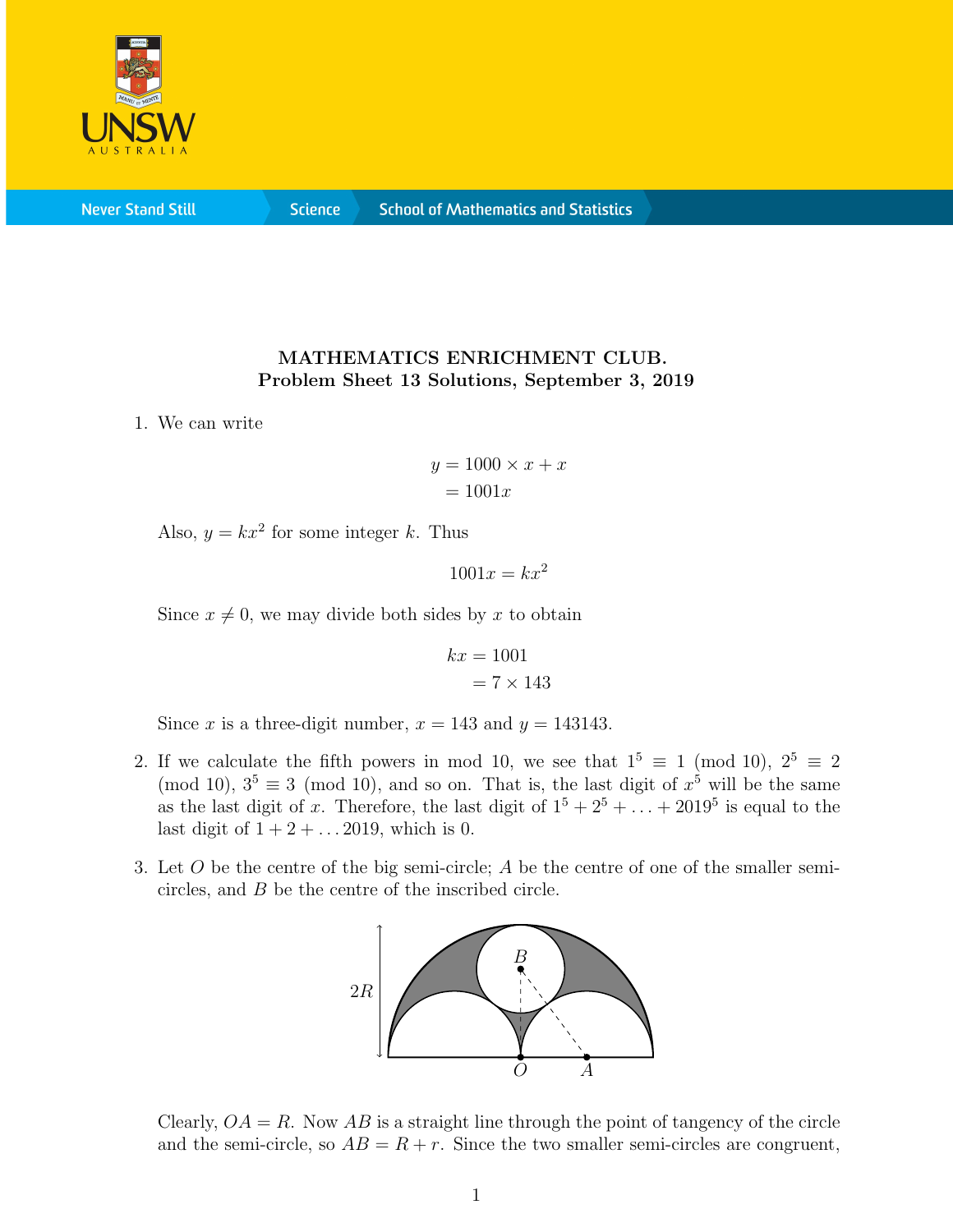and the circle is tangent to both of them, B lies on the vertical axis of symmetry of the larger semi-circle. Thus  $OB = 2R - r$ .

Thus, by Pythagoras' theorem,

$$
(R+r)^2 = (2R-r)^2 + R^2
$$
  
\n
$$
R^2 + 2rR + r^2 = 4R^2 - 4rR + R^2 + R^2
$$
  
\n
$$
6rR = 4R^2
$$
  
\n
$$
3r = 2R
$$

Hence  $R : r = 3 : 2$ , as required.

- 4. Suppose we can place the numbers on a circle so that the condition holds. Let us call the integers from 26 to 75 normal, and all the others extreme. Two extreme integers cannot be consecutive (their difference is either less than 25 or greater than 50). Note that the numbers of the extreme and normal integers are the same and therefore they must alternate. However the normal number 26 can be adjacent to only one extreme integer 76, which is a contradiction.
- 5. Let  $a = 10^b$ , then we can rewrite the inequality  $10 < a^x < 100$  as  $1 < bx < 2$ . Similarly, if  $100 < a^x < 1000$ , then  $2 < bx < 3$ . Suppose *n* is the smallest integral solution to the inequality, then since there are exactly 5 solutions, the largest solution must be  $n + 4$ . From this we can deduce  $b(n-1) < 1 < bn$  and  $b(n+4) < 2 < b(n+5)$ . Summing up the first inequality with itself and with the second one we obtain  $b(2n-2) < 2 < b(2n)$ and  $b(2n+3) < 3 < b(2n+5)$ . Therefore, the inequality  $2 < bx < 3$  has from 4 to 6 integer solutions;  $2n, 2n + 1, \ldots, 2n + 4$  are always solutions, while  $2n - 1$  and  $2n + 4$ may or may not be.

So if we want to get a only four solutions, then we need to consider a number  $b$  such that  $b(2n-2) < 2$  and  $3 < b(2n+5)$  for some integer n. An easy way to do this is set  $n=5$ , then  $\frac{1}{5} < b < \frac{1}{4}$ . The solutions for the first inequality is 5, 6, 7, 8 and the second 10, 11, 12, 13.

We can get 5 or 6 solutions by picking the appropriate b.

## Senior Questions

1. Without loss of generality, we can inscribe the regular heptagon in a circle centered at O with diameter 1 unit. Let H be the point on the circle opposite A, so that  $AOH$  is a diameter of the circle. Then AH is one unit.

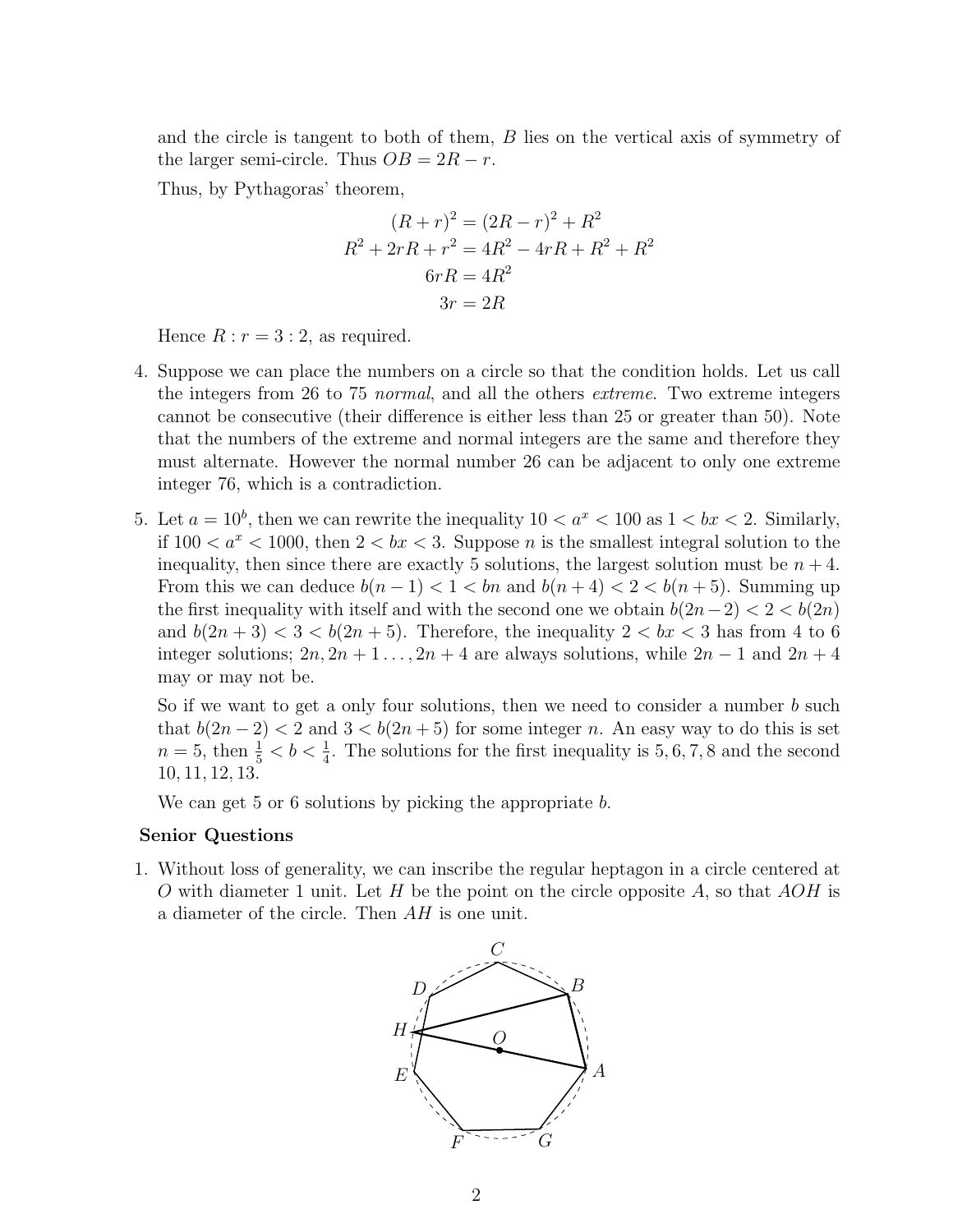Now, consider  $\triangle ABH$ . As AH is a diameter of the circle,  $\angle HBA = \frac{\pi}{2}$  $\frac{\pi}{2}$ . Furthermore, since  $ACDEFG$  is a regular heptagon,  $\angle AOB = \frac{2\pi}{7}$  $\frac{2\pi}{7}$ , which implies that  $\angle BHA = \frac{\pi}{7}$  $\frac{\pi}{7}$ . Thus  $AB = \sin \frac{\pi}{7}$ . By a similar argument, we can show that  $AC = \sin \frac{2\pi}{7}$  and  $AD =$  $\sin \frac{3\pi}{7}$ . Thus if we can show that

$$
\csc \frac{\pi}{7} = \csc \frac{2\pi}{7} + \csc \frac{3\pi}{7},
$$

then the desired result is proved.

So

$$
\csc \frac{2\pi}{7} + \csc \frac{3\pi}{7} = \frac{1}{\sin \frac{2\pi}{7}} + \frac{1}{\sin \frac{3\pi}{7}}
$$

$$
= \frac{\sin \frac{2\pi}{7} + \sin \frac{3\pi}{7}}{\sin \frac{2\pi}{7} \sin \frac{3\pi}{7}}
$$

$$
= \frac{\sin \frac{2\pi}{7} + \sin \frac{3\pi}{7}}{2 \sin \frac{\pi}{7} \cos \frac{\pi}{7} \sin \frac{3\pi}{7}}
$$

Now we can make use of the fact that  $\sin \frac{3\pi}{7} = \sin \left( \pi - \frac{3\pi}{7} \right)$  $\left(\frac{3\pi}{7}\right) = \sin \frac{4\pi}{7}$  and the incredibly useful products-to-sums trig identity

$$
2\sin A \cos B = \sin(A - B) + \sin(A + B),
$$

to show that

$$
\frac{\sin\frac{2\pi}{7} + \sin\frac{3\pi}{7}}{2\sin\frac{\pi}{7}\cos\frac{\pi}{7}\sin\frac{3\pi}{7}} = \frac{\sin\frac{2\pi}{7} + \sin\frac{4\pi}{7}}{\sin\frac{\pi}{7}(\sin\frac{2\pi}{7} + \sin\frac{4\pi}{7})}
$$

$$
= \frac{1}{\sin\frac{\pi}{7}},
$$

as required.

2. Notice that we have the greatest control over the number  $p_1$ , so we want to find out what  $p_1$  is allow to be. Suppose  $p_1 > 3$ , then  $p_1, \ldots, p_{17}$  can not contain factors of 3. Therefore,  $p_i = 1 \pmod{3}$  or  $p_i = 2 \pmod{3}$  for  $i = 1, 2, ..., 17$ ; that is  $p_1, ..., p_{17}$ must have remainder 1 or 2 when divided by 3. From this, we have  $p_i^2 = 1 \pmod{3}$ for each  $i = 1, \ldots 17$ , and so  $p_1^2 + p_2^2 + \ldots + p_{17}^2 = 2 \pmod{3}$ . On the other hand, the square of an integer must have remainder 0 or 1 when it is divided by 3 (e.g consider remainders of the square of an even or odd number when divided by 3). Therefore,  $p_1^2 + \ldots + p_{17}^2$  is not a square, so we have shown that  $p_1 \leq 3$ .

If  $p_1 = 2$ , then  $p_{17}^2 - p_{16}^2$  is an even number so it is divisible by  $p_1 = 2$ . If  $p_1 = 3$ , then as before  $p_{16} \equiv p_{17} = 1 \pmod{3}$ . Thus,  $p_{17}^2 - p_{16}^2 = 0 \pmod{3}$  which concludes the proof.

3. We consider the general case of n knights,  $k_1, k_2, \ldots k_n$ , where  $n \geq 3$ . Let  $s_1, s_2, \ldots, s_n$ be the initial seats where  $k_1, k_2, \ldots, k_n$  sits in order, and let  $a = \lfloor n/2 \rfloor$  be the greatest integer less than or equal to  $n/2$ . We split the knights into the two groups  $K_1 =$